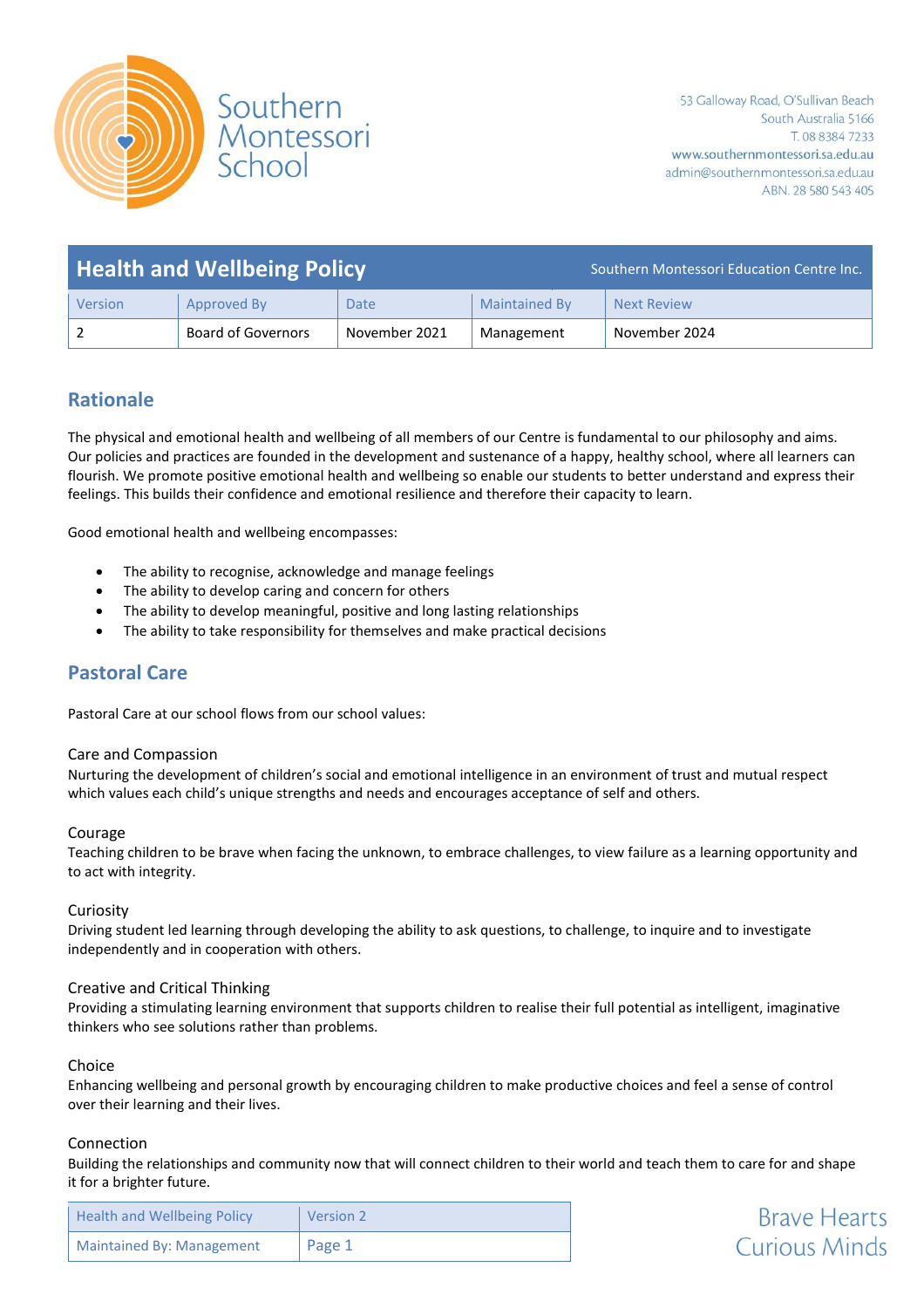Facilitating our values:

1. Curriculum

Programs assist students to equip themselves with the knowledge and skills to function effectively as responsible, positive and ethical citizens. They include programs focusing on self-esteem, social relationships, moral development, vocational awareness, sexuality, health and personal safety, drug awareness, dealing with grief and loss, conflict resolution, social justice, community involvement and leadership.

- 2. Quality Relationships The interactions of people within the Centre will be of a positive nature and based on the principles of mutual respect, tolerance and trust.
- 3. Inclusive Approaches to Teaching and Learning All students, regardless of gender, age, religion or race, are supported to gain the necessary knowledge, skills and values associated with a fulfilling education, as well as the confidence and competence to participate fully in productive adult lives.
- 4. Strong School/Family Relationships The relationship between the Centre and home fully respects the important partnership that exists between them.
- 5. Developing Networks of Care Where appropriate, the Centre will assist students to make links with external support groups within the wider community.
- 6. Compliance
	- Centre practices are compliant with relevant aspects of both state and federal legislation, including child protection.

### **Counsellor**

In addition to classroom work, the school employs a counsellor to work with individuals or groups of students as the need arises. Students are identified by classroom teachers. In the Primary School, parental permission must be sought for students to see the counsellor on an individual basis. On beginning work with the counsellor:

- The counsellor will liaise closely with Primary School parents (if the student is in the primary school) and class teachers
- Case notes will be kept in a confident file
- Students will continue to see the counsellor until he deems it no longer necessary.

The counsellor will generally work with students on a short term basis and advise parents if further intervention is required by an outside agency.

### **Learning Support Coordinators**

The Learning Support Coordinators work closely with classroom teachers to determine individual student learning needs and develop programs appropriate to identified students. Learning plans are established for students with specific needs. Learning support staff may also work in classrooms together with class teachers to offer individual or small group support.

## **Medication (Appendix 1)**

The health of children is primarily the responsibility of parents and carers. It is their responsibility to administer medication. Staff should not accept responsibility for the administration of medication except where no practical alternative exists. (Administrative Instructions and Guidelines Ed. Dept. SA)

Staff may however, agree to administer prescription-only medication to students under the guidelines detailed in this policy.

Parents / carers who need staff to administer medication must return the MEDICATION ADMINISTRATION FORM. A doctor's signature is needed where long term (more than 1 week) medication administration is required.

Medication must be handed to the office staff in pharmacy prepared package, with completed form. A new form must be completed by the consulting doctor whenever there is a change to the existing management plan. The update and replacement of medication e.g. Ventolin puffer is the responsibility of the parents/carers.

**Brave Hearts** 

**Curious Minds** 

| <b>Health and Wellbeing Policy</b> | <b>Version 2</b> |
|------------------------------------|------------------|
| Maintained By: Management          | Page 2           |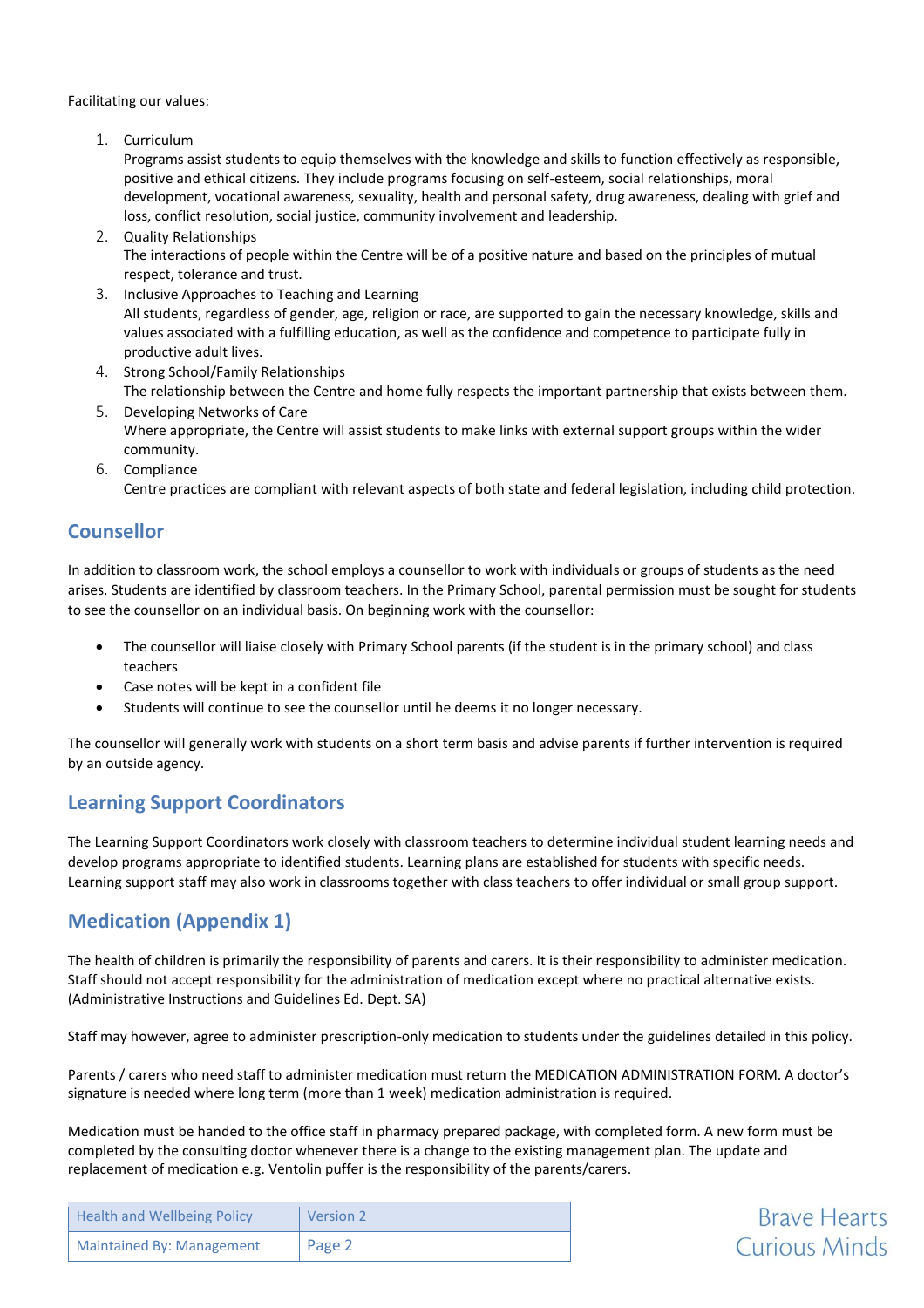# **Non-Prescription Medications**

These will not be administered and are not to be brought to school by students, unless recommended in writing by a doctor.

### **Communicable Diseases**

\*\* Also see Communicable Diseases section in Acute Medical Crises Policy

Staff have a key role in preventing the transmission of diseases in the Centre.

While it is often difficult to prevent the transmission of common respiratory (colds/flu) and gastroenteritis infections that occur, every effort should be made to minimise the spread of infection by encouraging:

- Good hygiene practises
- Staff and children to stay at home in the early stages of illness as they are likely to be more infectious and transmit the virus/bacteria to others, via coughing, sneezing and, contaminating surfaces that others touch
- Staff and students to remain absent until they are symptom free if they have a cold or flu; and for at least 24 hours if they have had gastroenteritis
- Parents to seek medical advice if their child has ongoing symptoms of illness
- Follow up for other important infections, including measles, whooping cough, meningococcal and typhoid infections.

Strategies to prevent transmission of infection:

- Hand washing with soap and water for at least 15 seconds before preparing or eating food, after using the toilet, after blowing your nose with a hanky or tissue (disposable tissues are preferred), and after any contamination of the hands with body fluids such as blood and vomit
- Effective cleaning with detergent and water, followed by rinsing and drying will remove the bulk of germs from environmental surfaces (refer to your school/day care policy or Staying Healthy in Childcare)
- Use of appropriate cleaning tools and use of protective personal equipment (gloves, masks) are important and should be easily accessible to clean up spills immediately, to prevent further environmental contamination

For advice on managing suspected or confirmed cases of infectious diseases e.g. measles, mumps, whooping cough, or any infectious disease where two or more cases have occurred, refer to links below.

<http://www.health.gov.au/internet/main/publishing.nsf/Content/ohp-communic-1>

<http://www.health.gov.au/casedefinitions>

<https://www.healthdirect.gov.au/infectious-diseases>

## **Head Lice (Appendix 2)**

Head lice occurs sporadically in schools and can be spread quickly to anyone who is closely associated with an affected person, be they friends, siblings, parents, classmates, teachers or others. Whilst not a major health threat, an infestation can cause considerable disruption to families and loss of teaching and learning time.

For these reasons, the Centre:

- reserves the right to check children's hair and to request the support of parents/guardians to ensure that, where necessary, appropriate treatment is given
- will exclude a child with head lice from preschool/school until s/he has received appropriate treatment.
- expects parents and/or caregivers to advise the school immediately if they discover their child/ren have head lice so that the school can check other children in the class/school who may also be infested.

The quicker an outbreak is contained the better for all members of the school community.

| <b>Health and Wellbeing Policy</b> | Version 2 |
|------------------------------------|-----------|
| Maintained By: Management          | Page 3    |

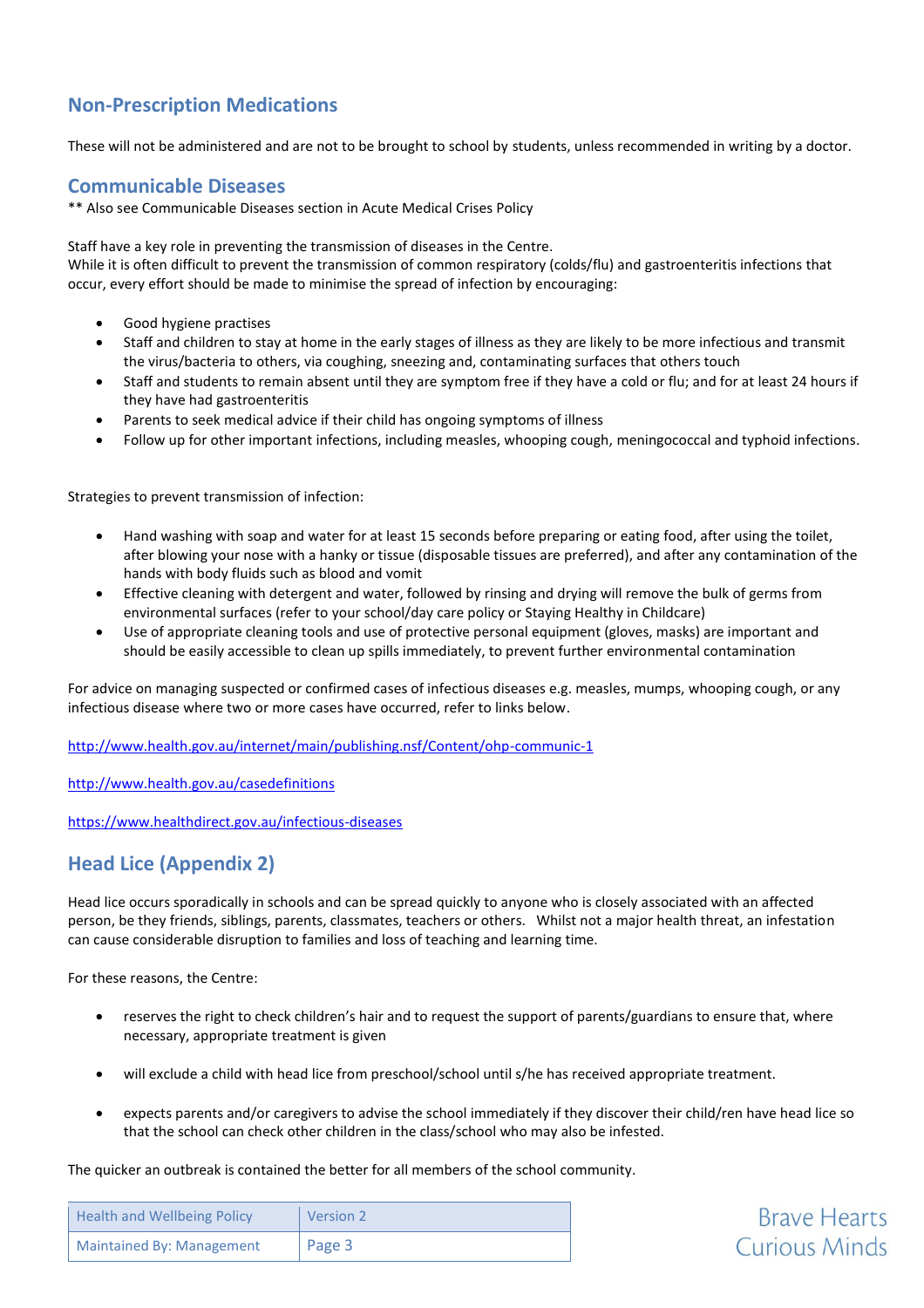Note: The presence of head lice is not indicative of poor hygiene. The Centre has Head Lice pamphlets to inform and assist parents/caregivers.

[https://www.sahealth.sa.gov.au](https://www.sahealth.sa.gov.au/)

# **Needle Handling (Appendix 3)**

In our efforts to ensure a safe environment, any needle found on or near school grounds will be disposed of in a safe and appropriate manner.

#### **Education**

All students, staff, parents and volunteers need to be made aware of potential health and safety risks associated with needle stick injuries.

Students will be instructed not to touch syringes/needles under any circumstances.

Students will be instructed on correct procedure should a syringe/needle be found on or near school grounds.

#### [https://www.sahealth.sa.gov.au](https://www.sahealth.sa.gov.au/)

### **Related Policies**

Acute Medical Crises Policy Immunisation Statement Healthy Eating Policy

| <b>Document History and Version Control Table</b> |               |                           | Based on the Legal Liabilities Guidelines 2011 |
|---------------------------------------------------|---------------|---------------------------|------------------------------------------------|
| Version                                           | Date Approved | Approved By               | <b>Brief Description</b>                       |
|                                                   | July 2019     | <b>Board of Governors</b> | Creation of original document                  |
|                                                   | Nov 2021      | Board of Governors        | Review ratified at Board                       |

| <b>Health and Wellbeing Policy</b> | Version 2 |
|------------------------------------|-----------|
| <b>Maintained By: Management</b>   | Page 4    |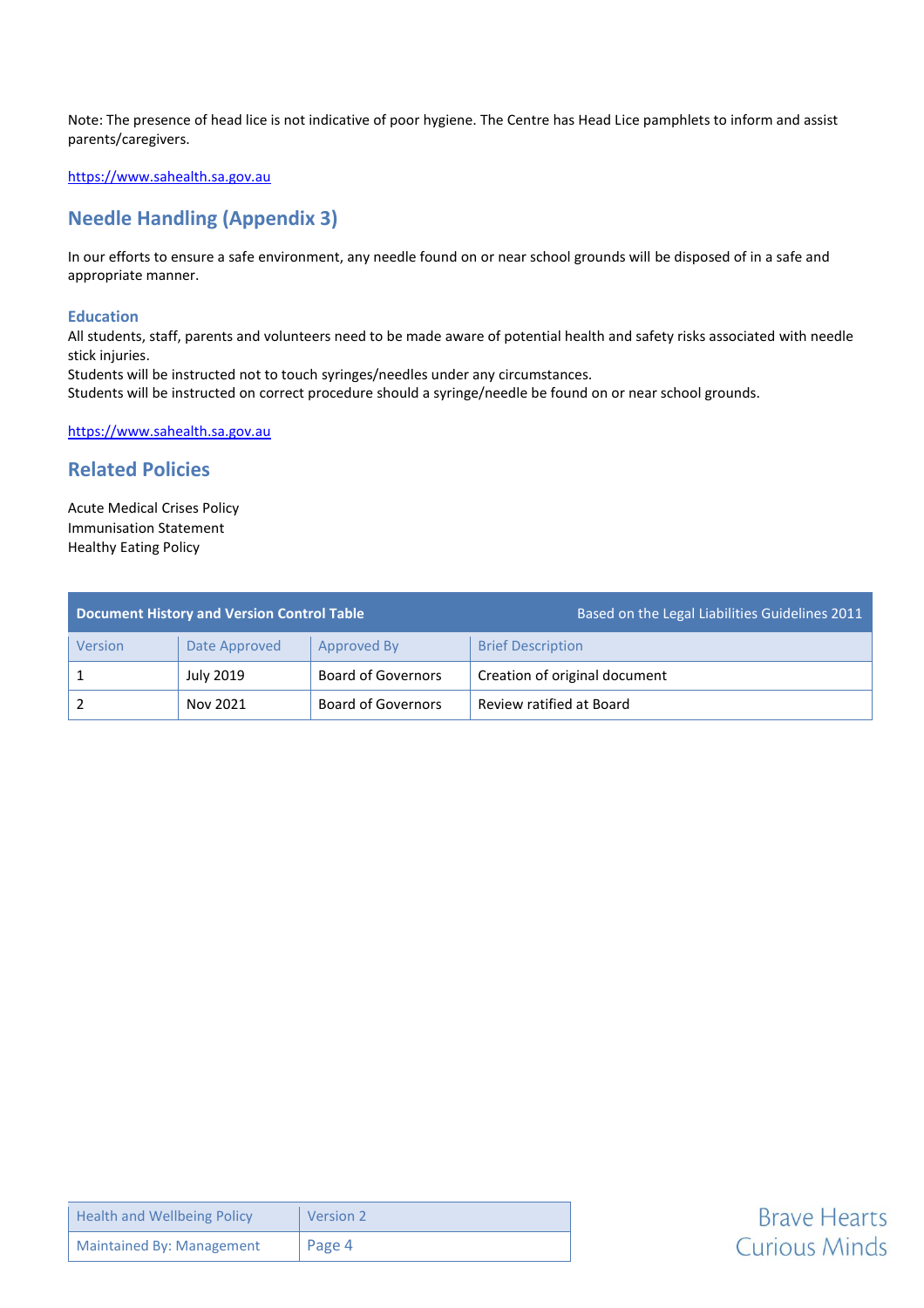## **Appendix 1**

## **Medication**

### **Procedures**

### **1. Medicines**

- Medication will be stored safely at school in the office.
- Prescription medication will be administered in the office as outlined on the prescription instructions.
- Staff will note administration of medication on the RECORD OF MEDICATION ADMINISTRATION form.
- Staff are not permitted to provide medication, except under a medication action plan.
- Staff are not permitted to administer any invasive medical treatment (e.g. give injections or suppositories, remove splinters). Please note however that Epipen training is part of First Aid Training and staff are permitted to administer this if appropriate.

### **2. First Aid**

- In the event of a student suffering illness or injury, First Aid will be administered.
- First Aid treatment will be recorded on the Injury Form and parents/carers will be notified.
- If the parent/carer cannot be contacted the student will be made comfortable at school.
- If at any stage staff deem it necessary, an ambulance will be called.
- On school excursions, staff will take a First Aid kit and all medication required by students.
- Staff will adhere to universal hygiene practices.

### **3. First Aid Emergencies**

- In the event of an emergency, staff will administer First Aid, call an ambulance as soon as possible and notify the parent/carer.
- Staff are not permitted to transport students home, to hospital or a doctor by private transport.
- It is the responsibility of parents/carers to ensure that they have ambulance cover.

| <b>Health and Wellbeing Policy</b> | Version 2 |
|------------------------------------|-----------|
| Maintained By: Management          | Page 5    |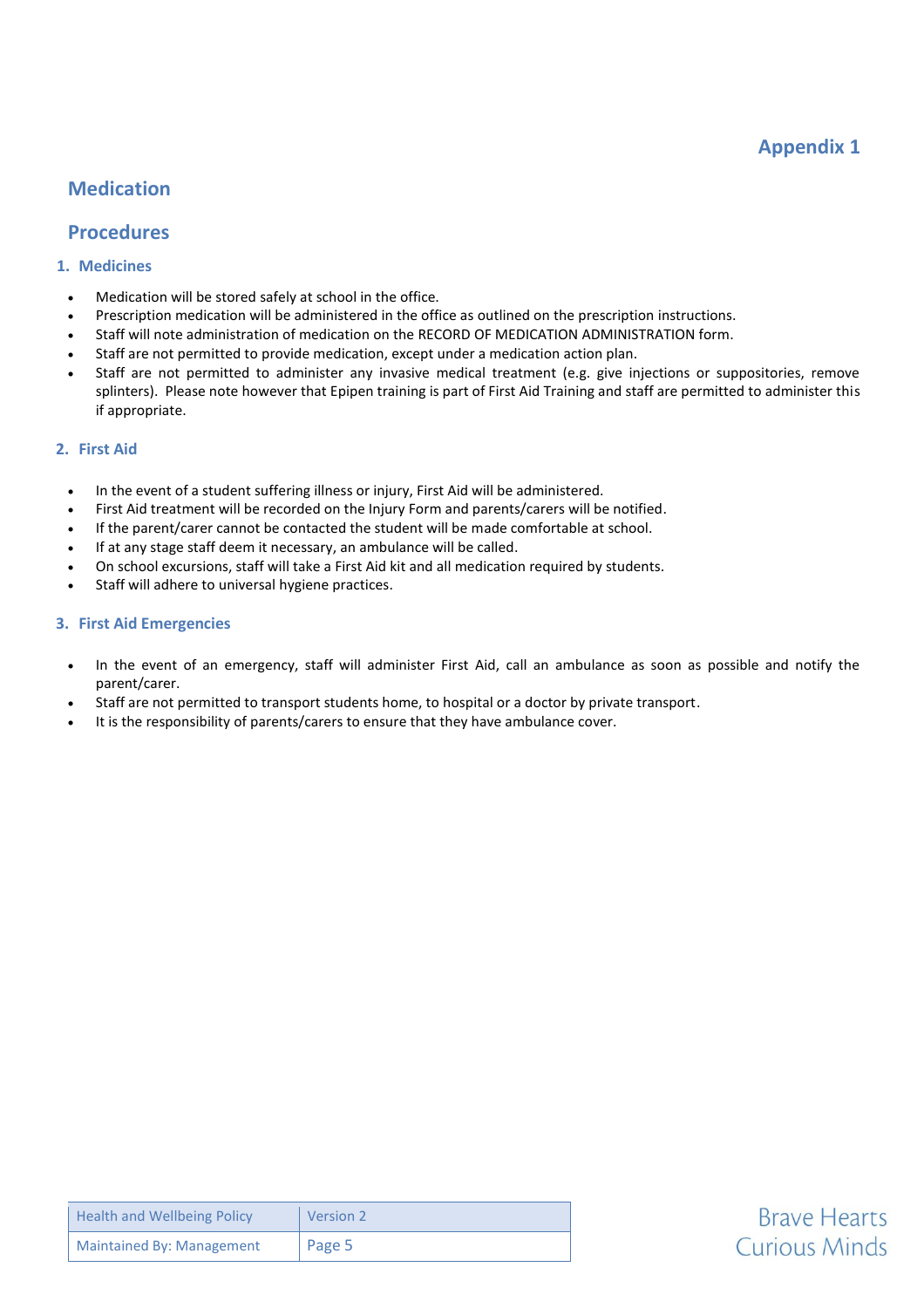### **Head Lice**

### **Procedure**

Where head lice are detected, the following steps will be taken to control their spread.

- The child will be separated from contact with other children until s/he is collected from the Centre.
- The parent/guardian will be contacted and asked to take the child home where their hair and bedding will need to be treated with a recommended product.
- The Centre will communicate to other parents/guardians that head lice have been discovered with advice explaining how to check for head lice and how to treat it.

When an outbreak of head lice occurs, all parents/guardians are required to check their child/ren's hair and, where necessary, treat the problem.

| <b>Health and Wellbeing Policy</b> | Version 2 |
|------------------------------------|-----------|
| Maintained By: Management          | Page 6    |